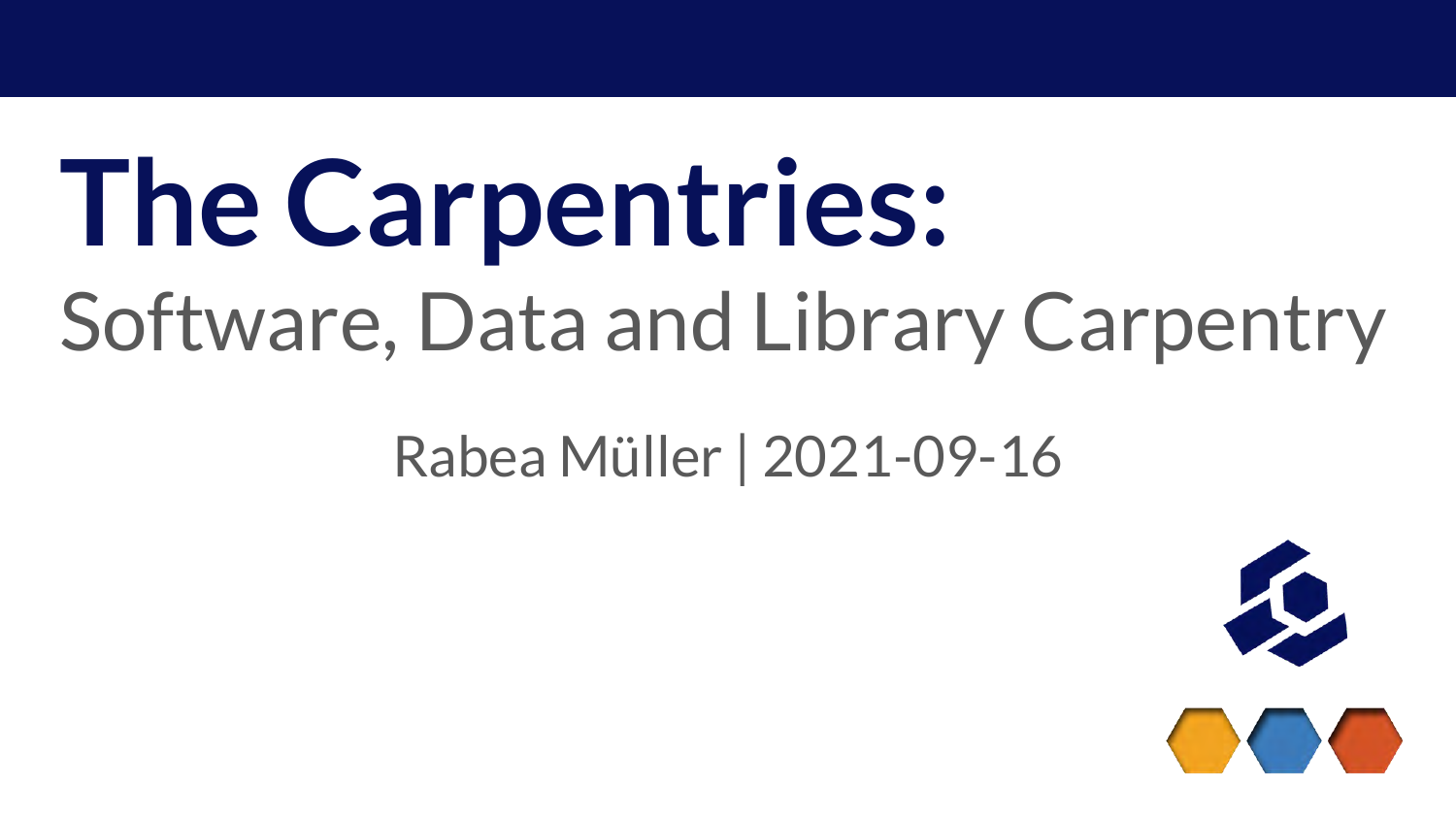#### **Skills and perspectives to work with software and data are increasingly important as we generate more data.**

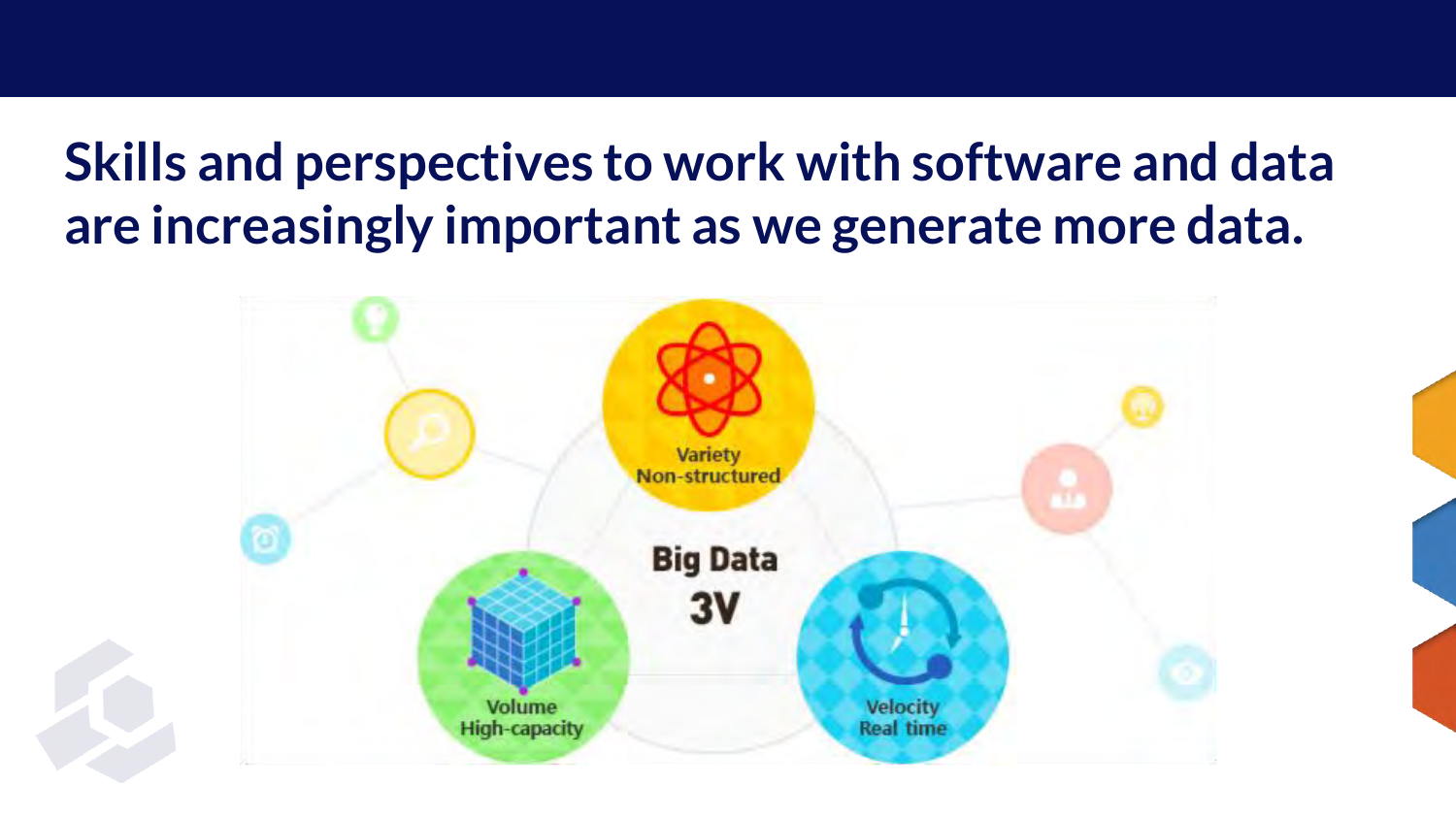#### **Researchers are very interested in learning these skills**

*Survey by Bioinformatics Resource Australia on what it would be most useful for them to offer*



http://braembl.org.au/news/braembl-community-survey-report-2013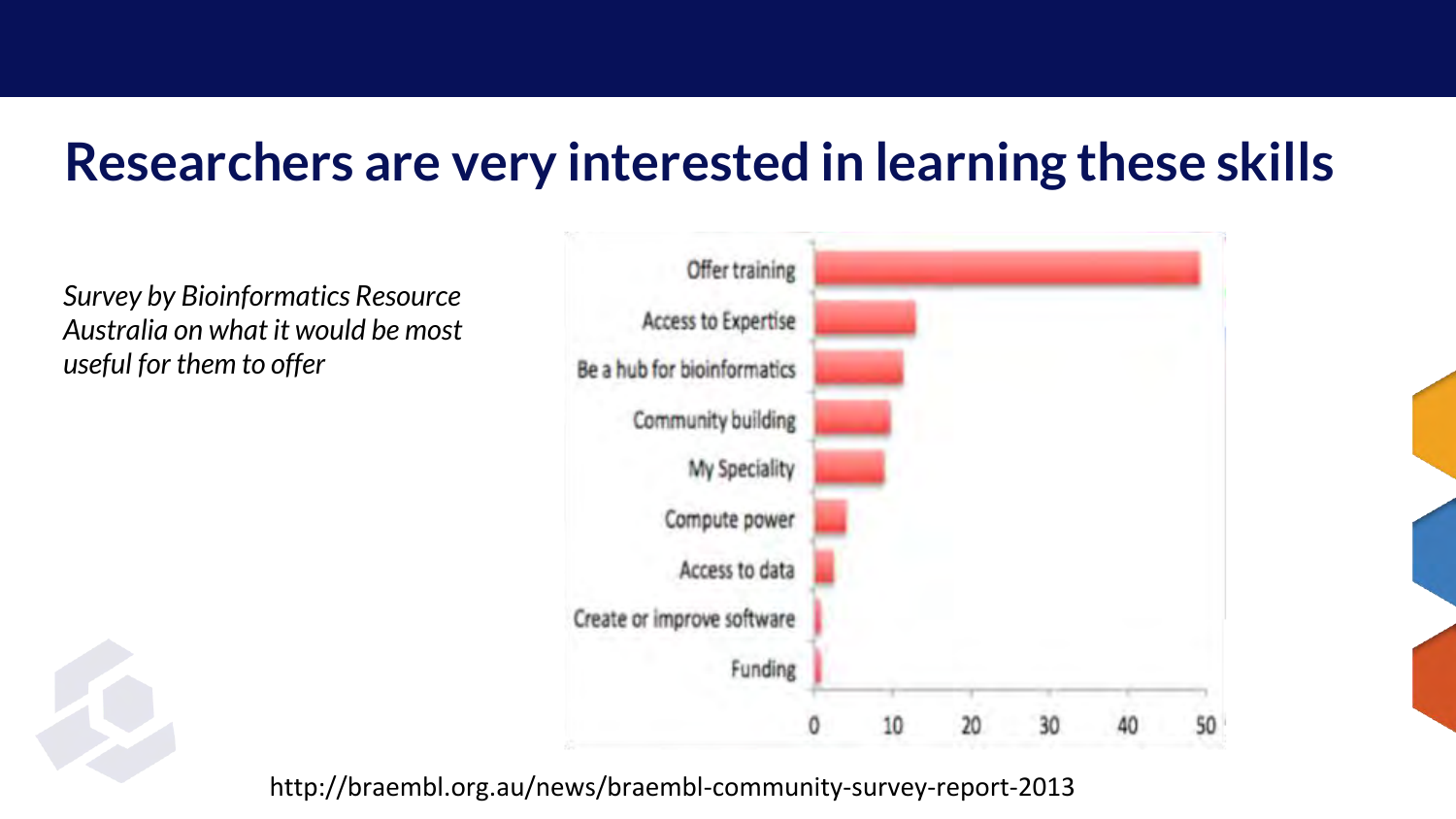#### **Current Unmet Needs**

Training on integration of multiple data types Training on data management and metadata Training on scaling analysis to cloud/high performance computing Multi-step analysis workflows or pipelines Cloud computing Search for data & discover relevant datasets Support for bioinformatics and analysis Publish data to the community Updated analysis software Share data with colleagues Training on basic computing and scripting Sufficient data storage High-performance computing



Barone L, Williams J and Micklos D. Unmet Needs for Analyzing Biological Big Data: A Survey of 704 NSF Principal Investigators (2017)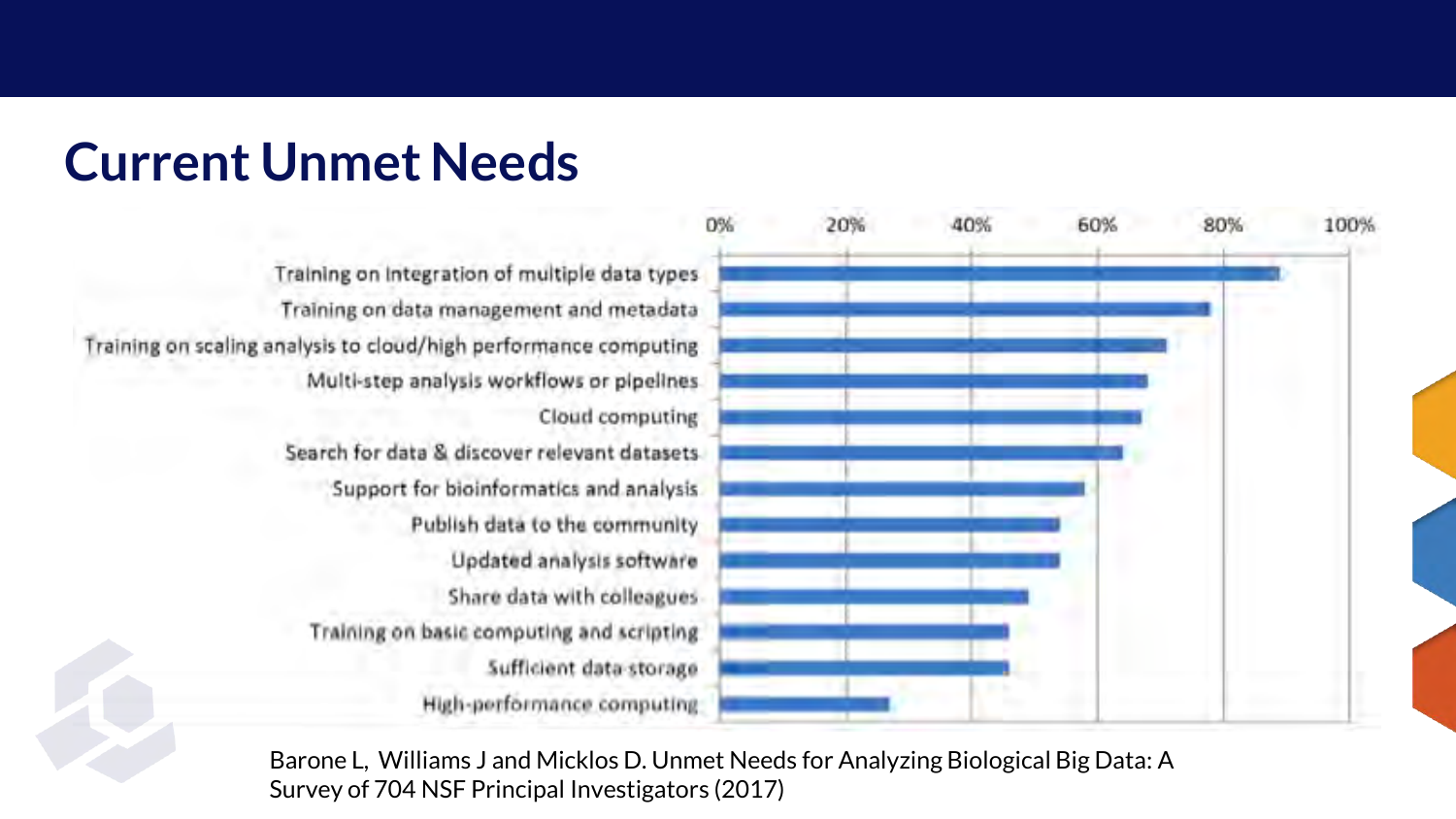## **How do we scale data and software skills along with data production?**



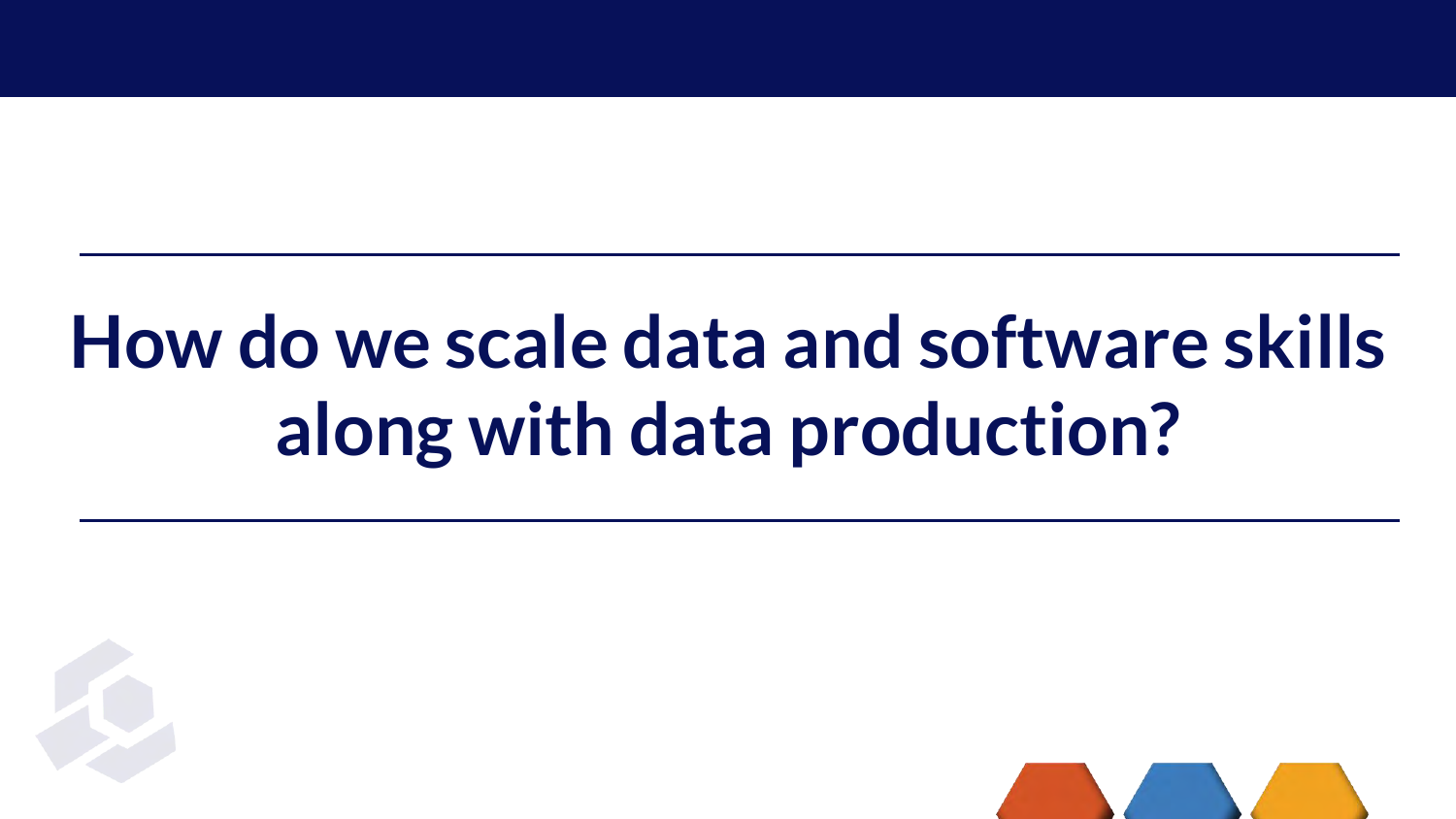### **Building Skills and Community**

- Creating training 'in the gaps' that is accessible, approachable, aligned and applicable
- Peer-led hands-on intensive workshops
- Volunteer instructors
- Open and collaborative lesson materials
- Creating and supporting community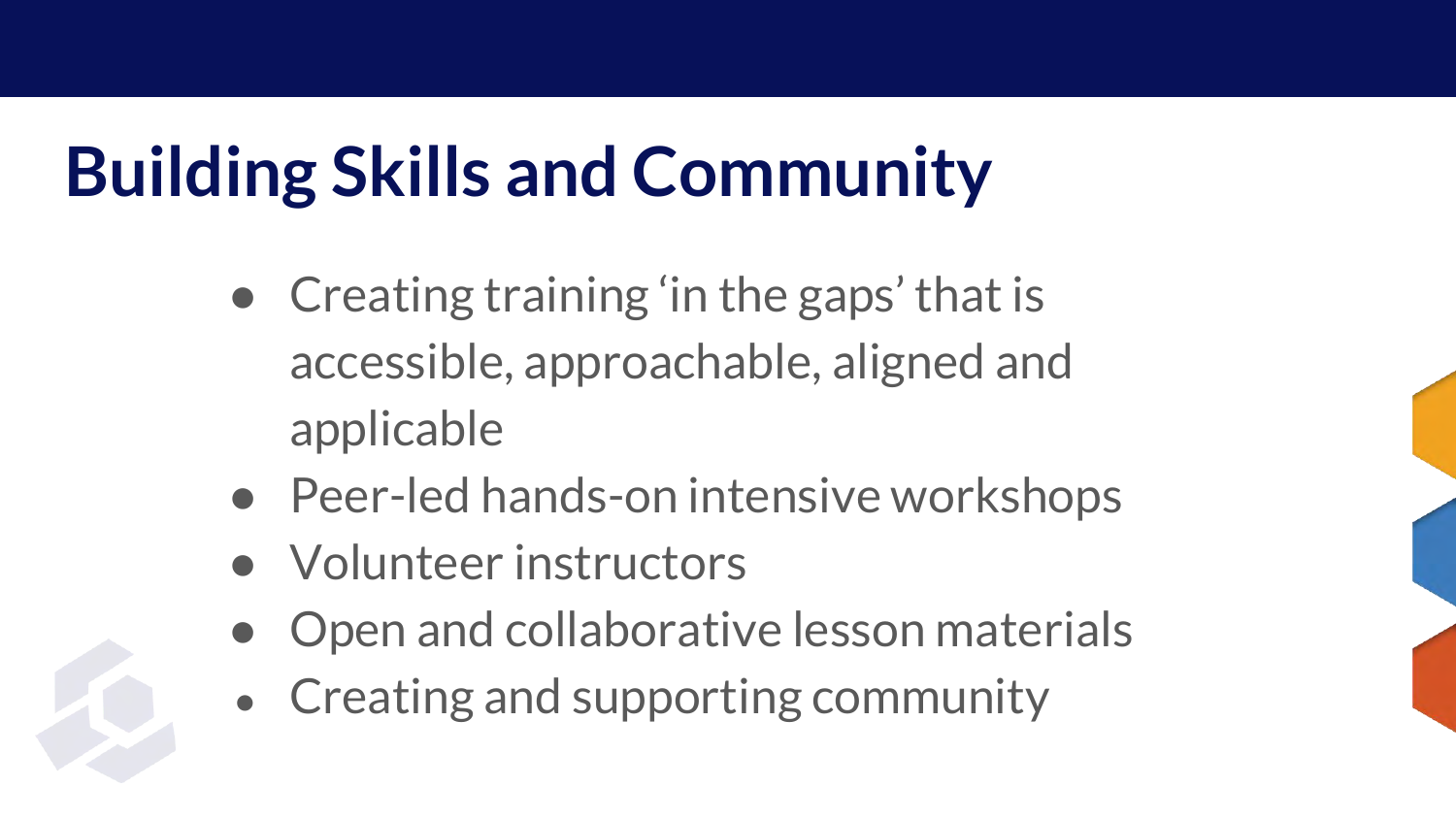

Non-profit organization that:

- Trains people in software development and data science skills for more effective work and career development
- Builds community and local capacity for teaching and learning these skills and perspectives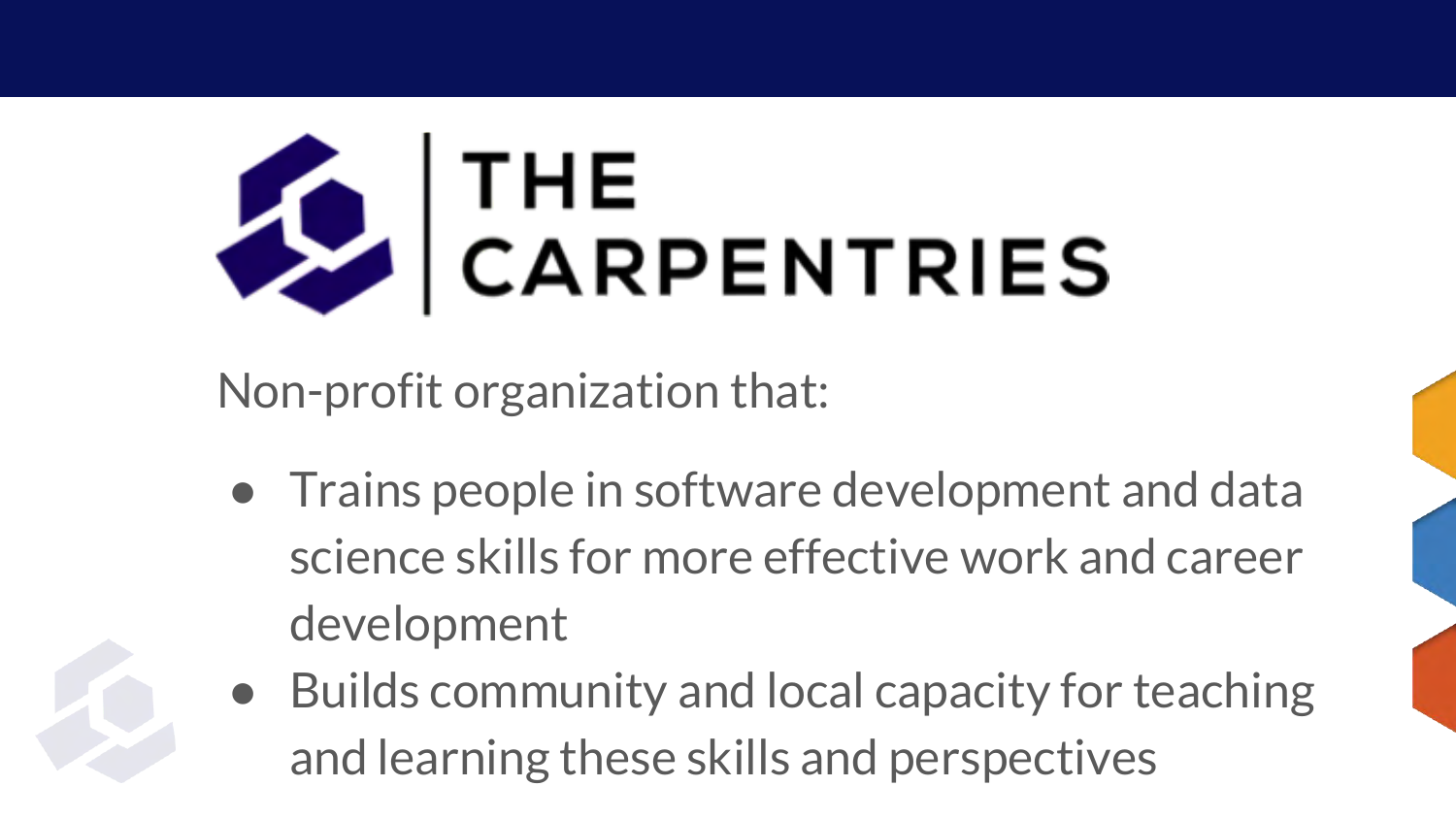### **Carpentries?**

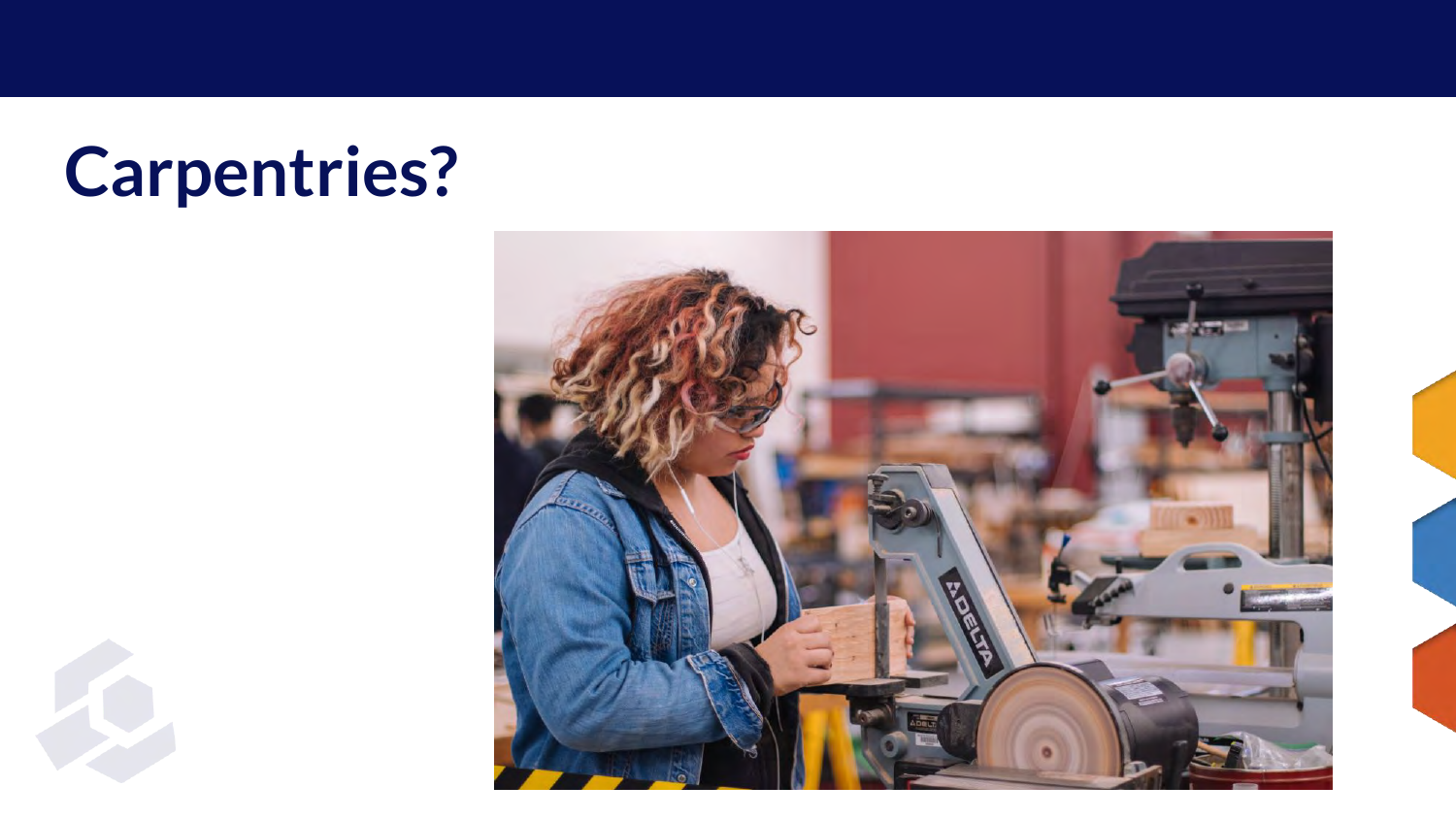#### **Workshops**

- 2-days, active learning
- Feedback to learners throughout the workshop
- Trained instructors
- Friendly learning environment

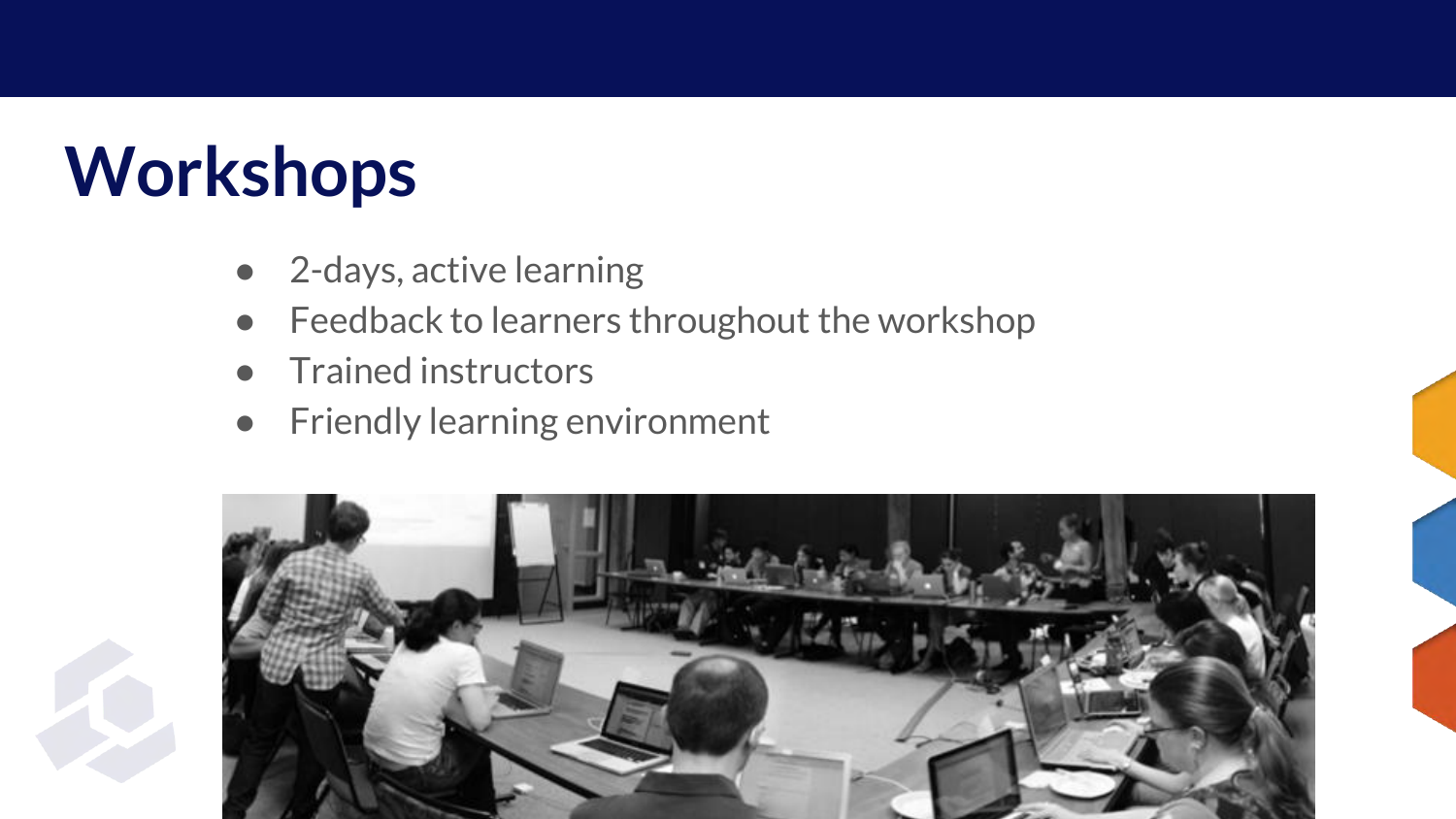

 $\mathcal{L}$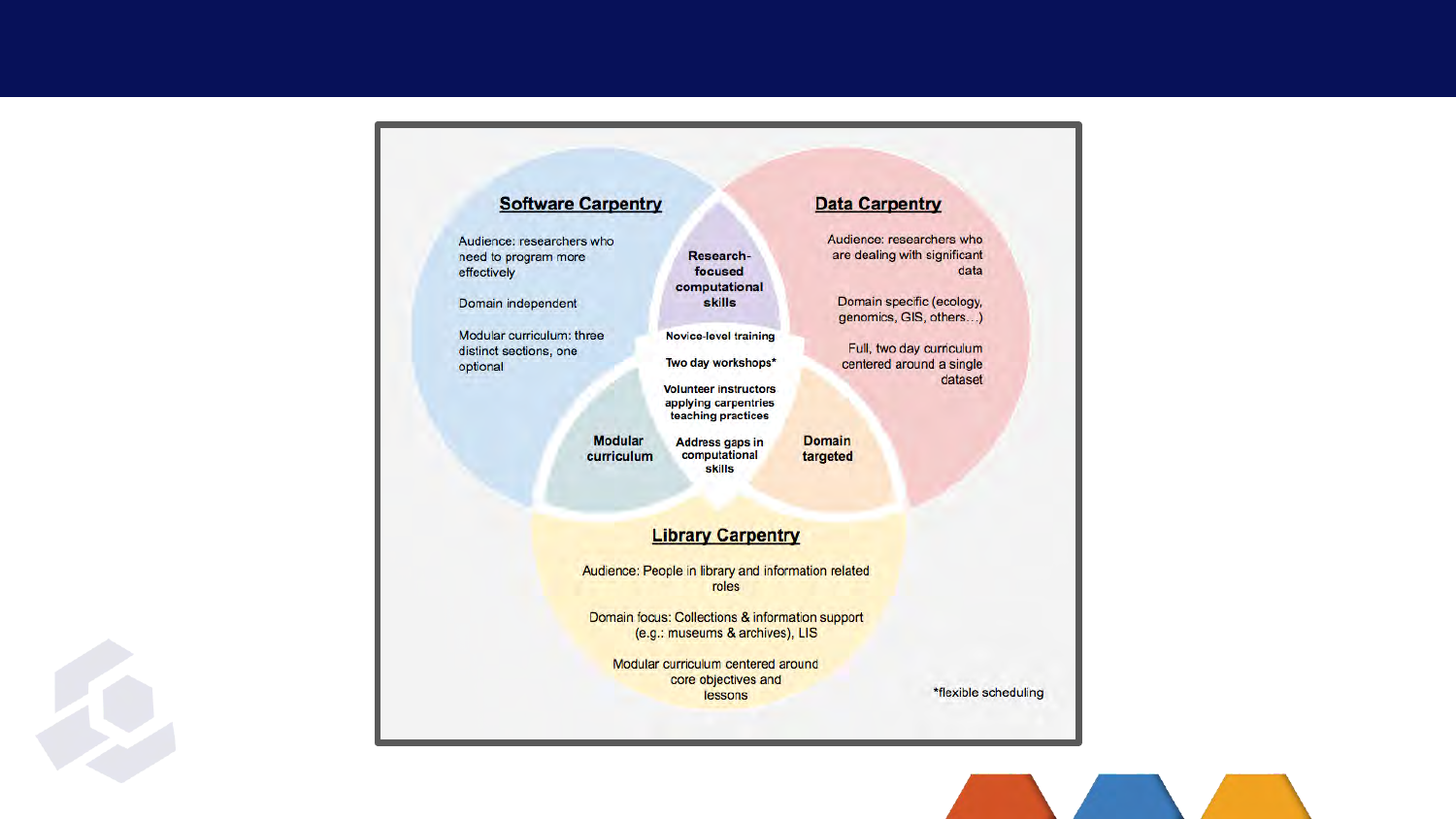#### **Software Carpentry Lessons**

- Software development best practices
	- Command line
	- Version control with github
	- Programming in Python or R

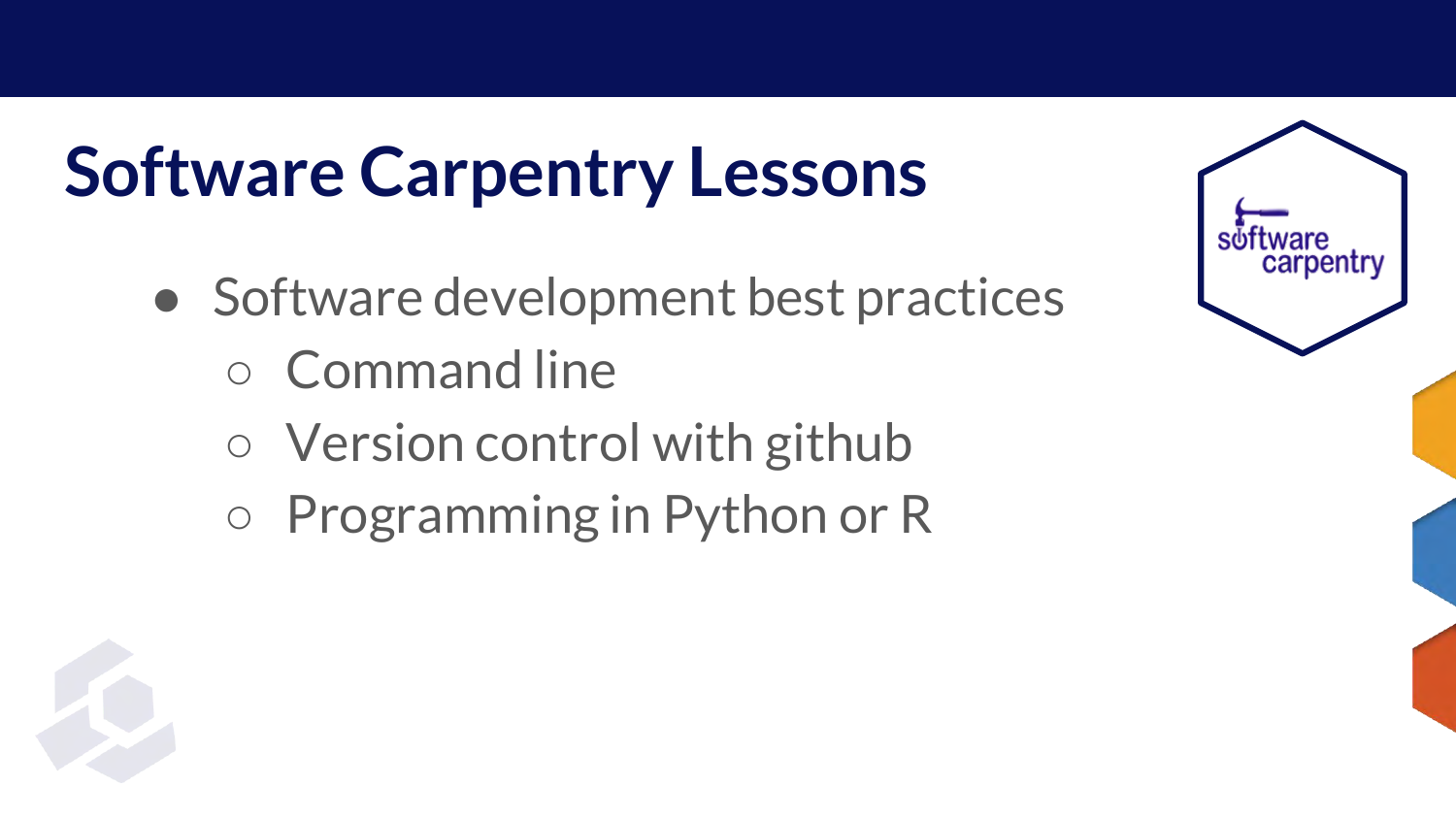### **Data Carpentry Lessons**

- Working effectively with data and includes domain-specific content
	- Domain content
		- **Ecology:** working with tabular data, ecological data
		- **Genomics:** cloud computing, genomic data organization, working with bioinformatics tools at the command line
		- **Geospatial:** organizing and working with geospatial data in R
		- **Social science**: tabular data with social science data
		- More in development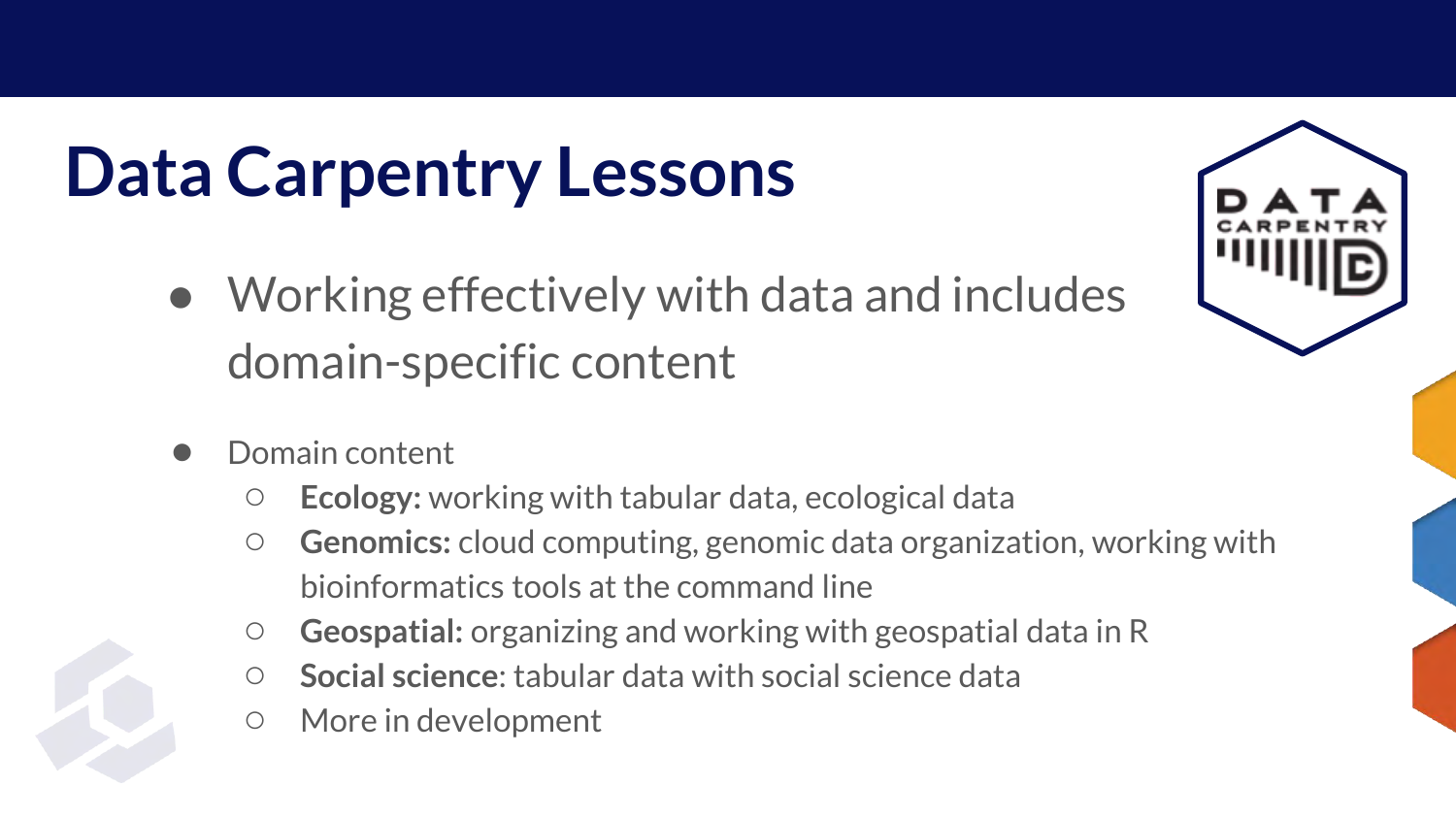### **Library Carpentry Core Objectives**

Library Carpentry workshops teach people working in library- and information-related roles how to:

- Cut through the jargon terms and phrases of software development and data science and apply concepts from these fields in library tasks;
- Identify and use best practice in data structures;
- Learn how to programmatically transform and map data from one form to another;
- Work effectively with researchers, IT, and systems colleagues;
- Automate repetitive, error prone tasks.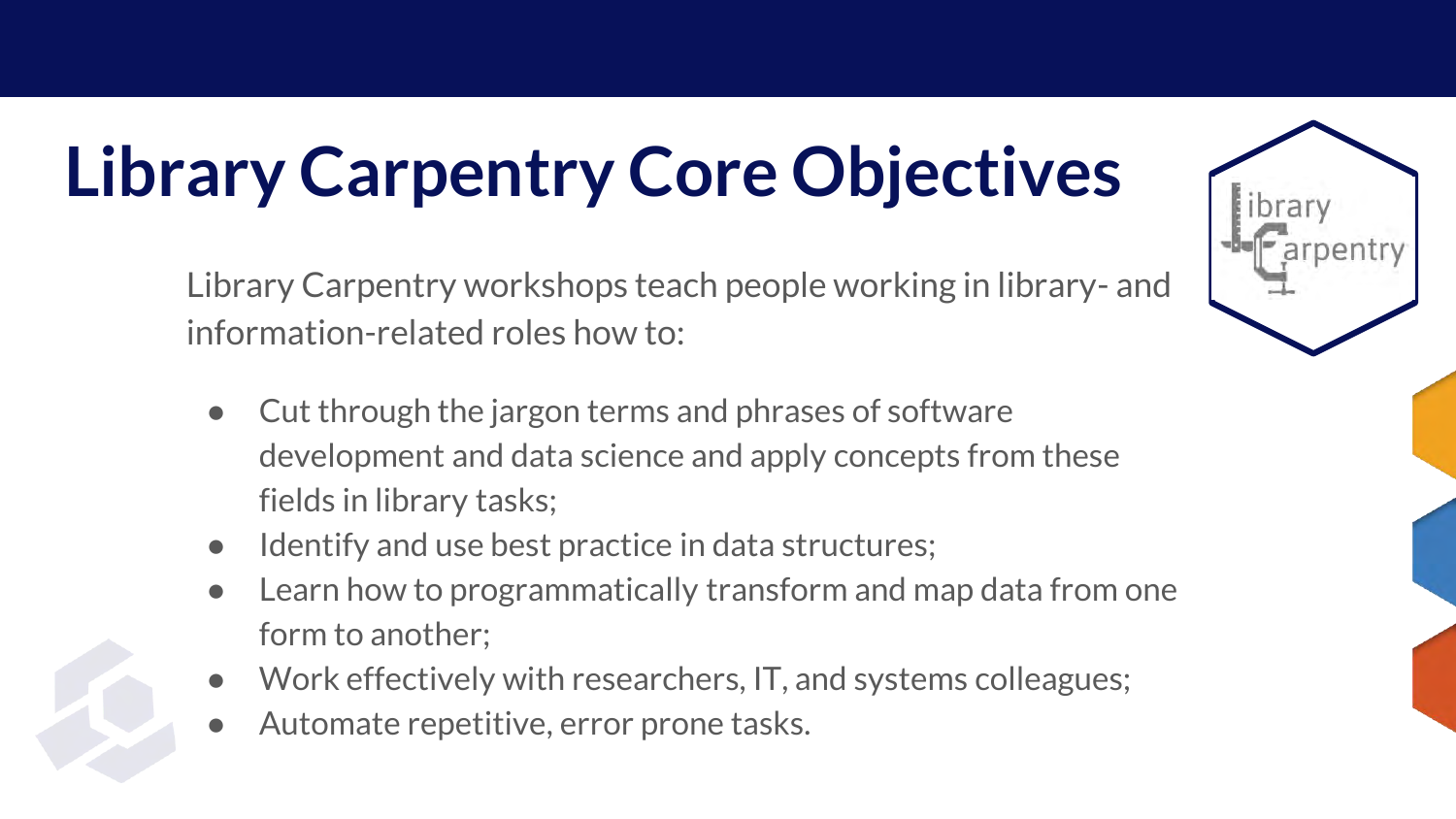### **Workshop goals**

- Teach skills
- Get people started and introduce them to what's possible
- Build confidence in using these skills
- Encourage people to continue learning
- Positive learning experience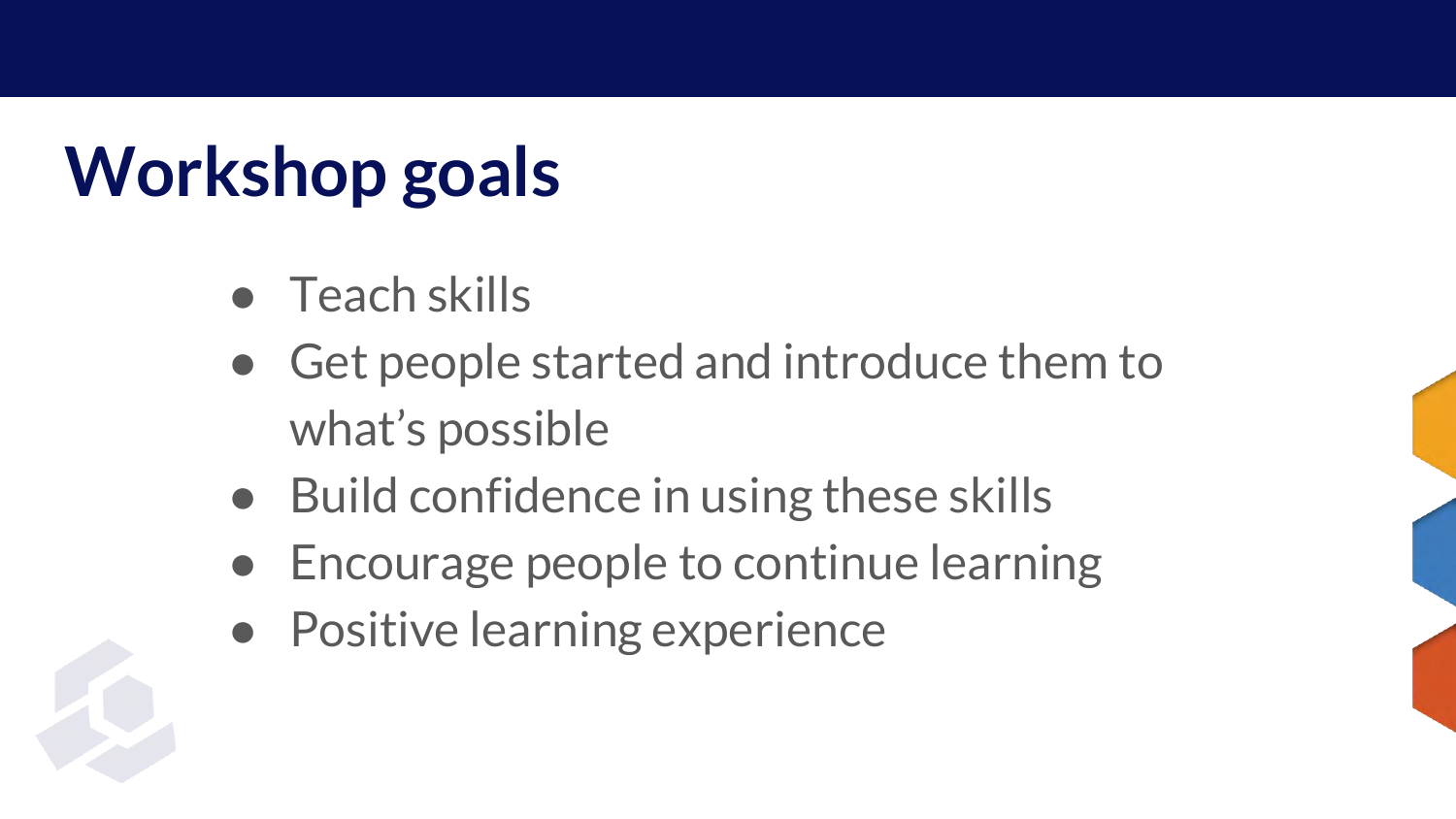#### **Instructors**

Instructor training program that teaches educational pedagogy. How to teach generally as well as for Carpentries workshops.

<http://carpentries.github.io/instructor-training/>

Over 1,000 volunteer instructors on 6 continents

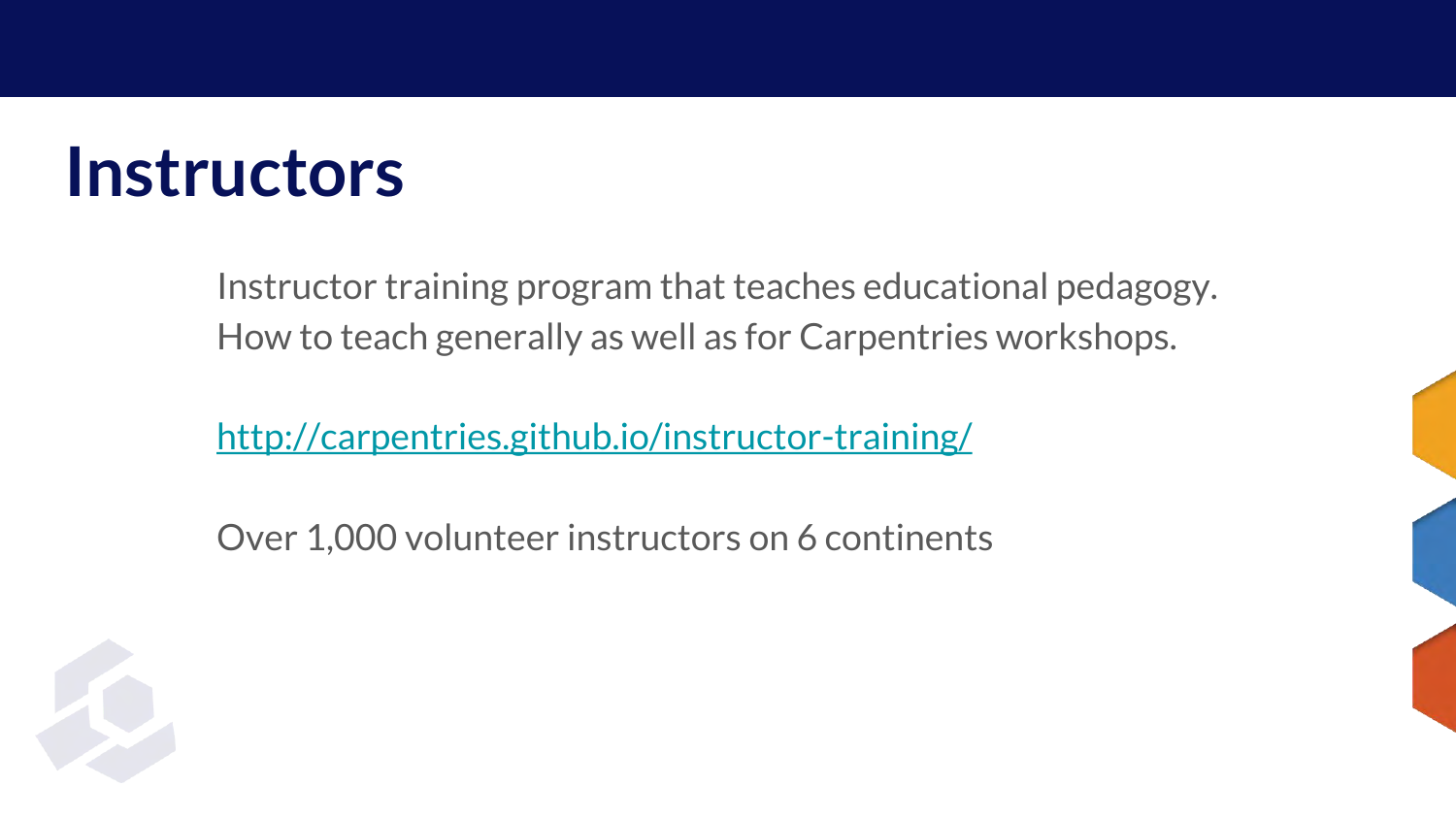#### **Curriculum**

- Open and collaboratively developed
- Continual improvement and up-to-date

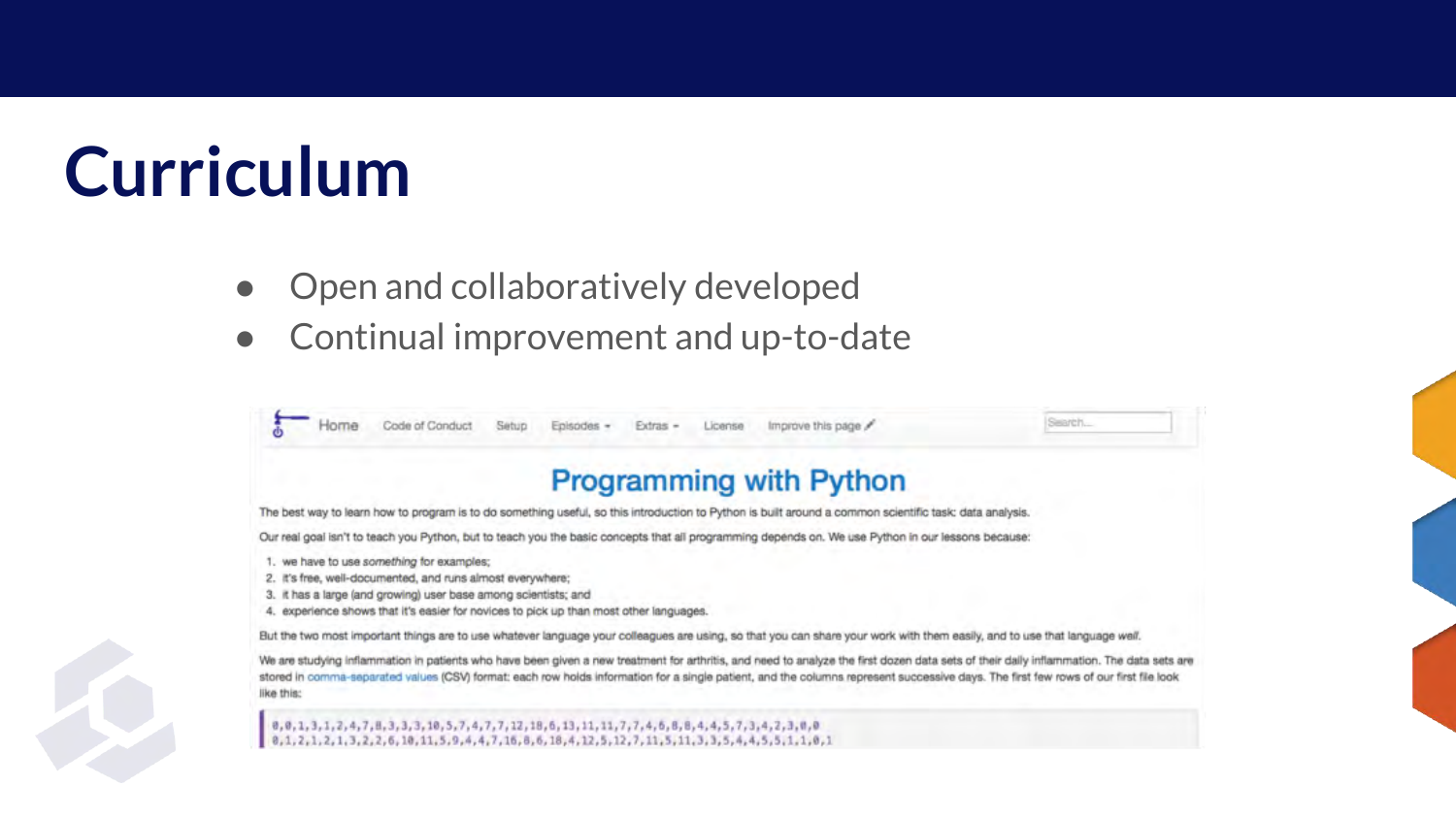### **Community**

A group of people excited about software and data skills and about sharing them with others

- Mentoring program and instructor onboarding
- Discussion groups and community calls
- **Email lists**
- Teaching at other institutions

Connecting with The Carpentries: <https://carpentries.org/connect/>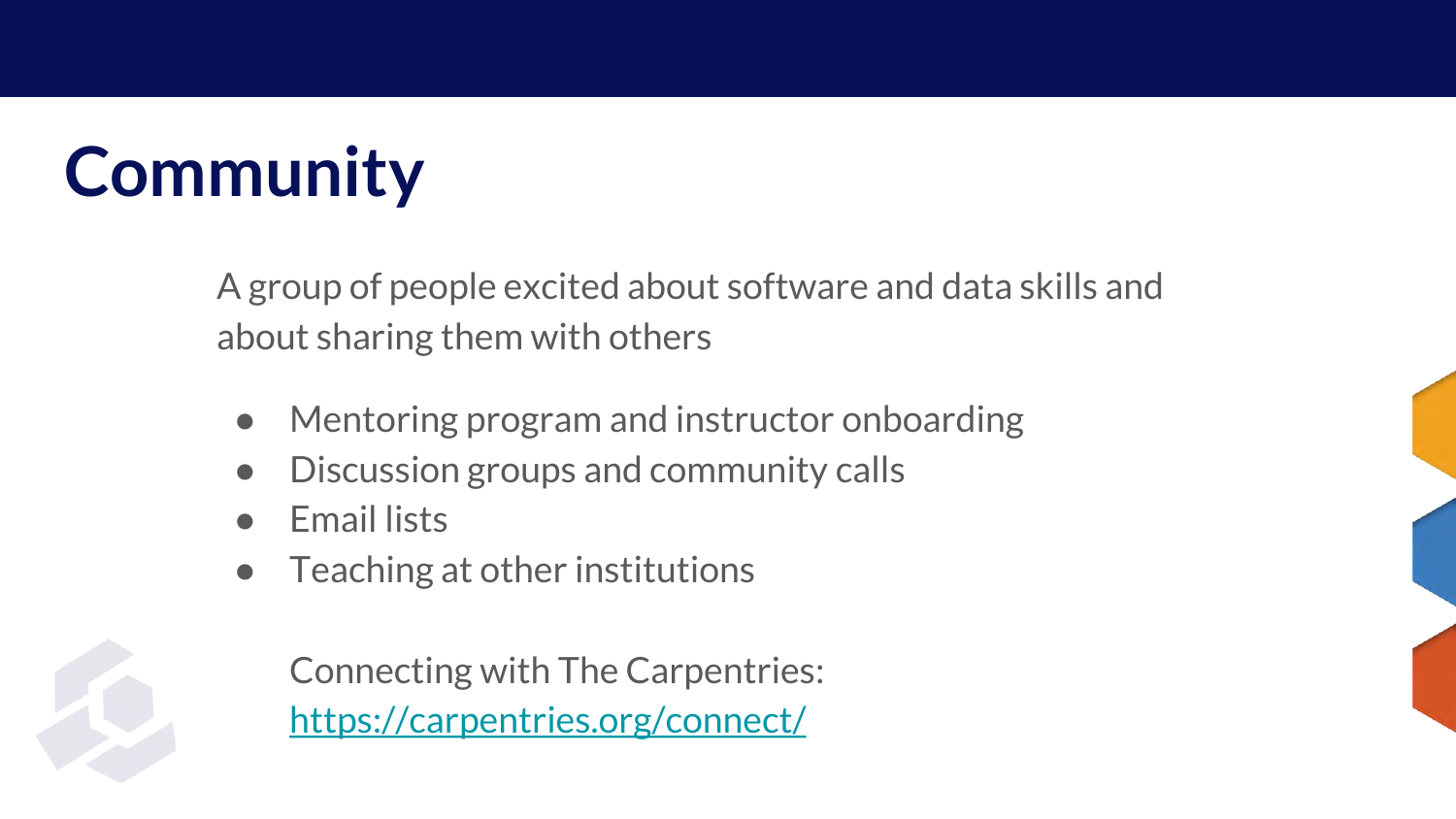#### **Outcomes**

Short and long term surveys show that people are learning the skills, putting them into practice in their work and have more confidence in their ability to do computational work.

The tools I learned in my Carpentry workshop:

*"helped me to reshape my workflow into a far more efficient and robust process."*

*"are improving my ability to share data and code."*

*"helped facilitate my understanding of the problems and solutions to accessing and transforming data."*

*"[are] useful tools for training my own team."*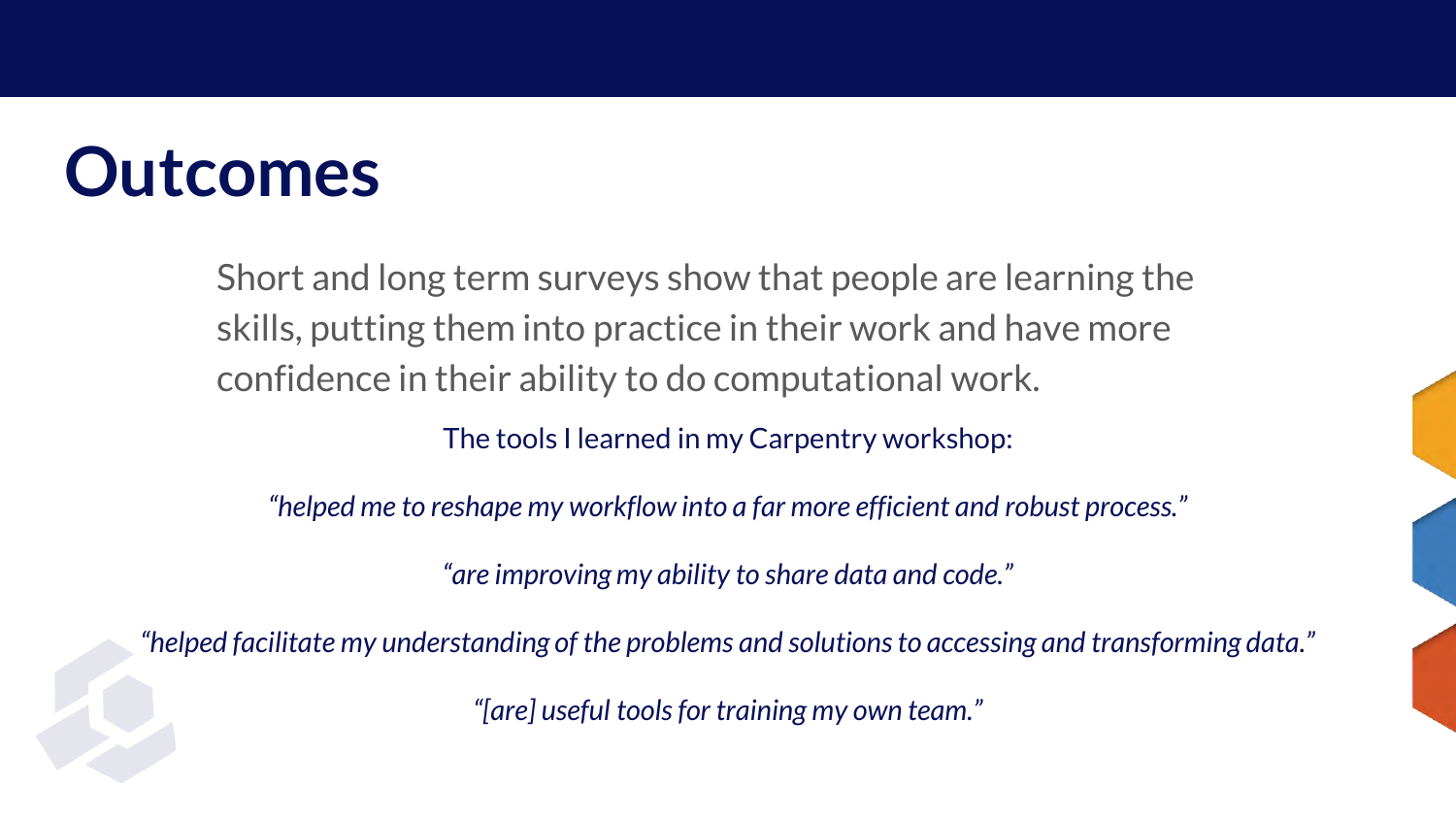#### **People like the workshops**

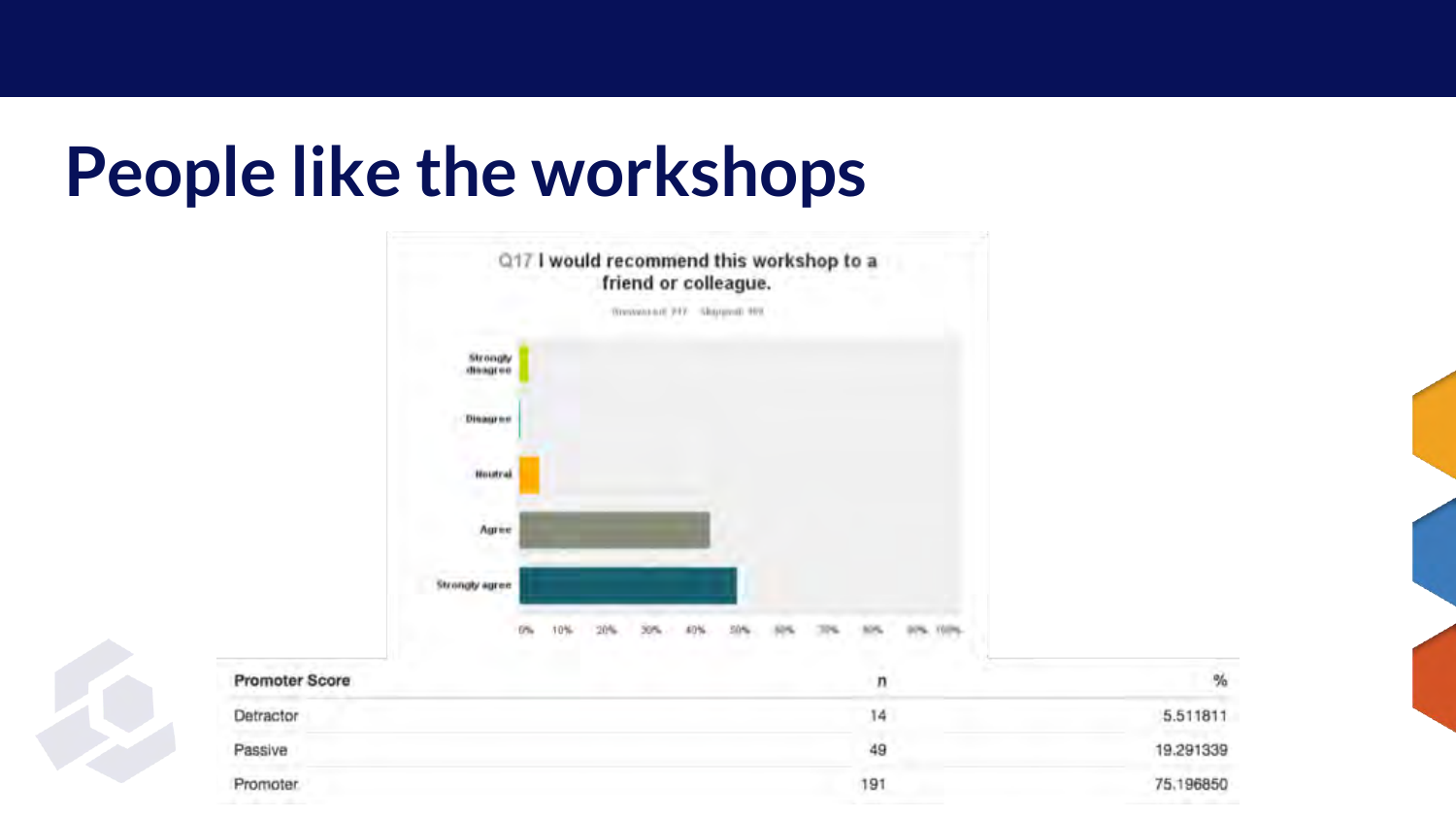